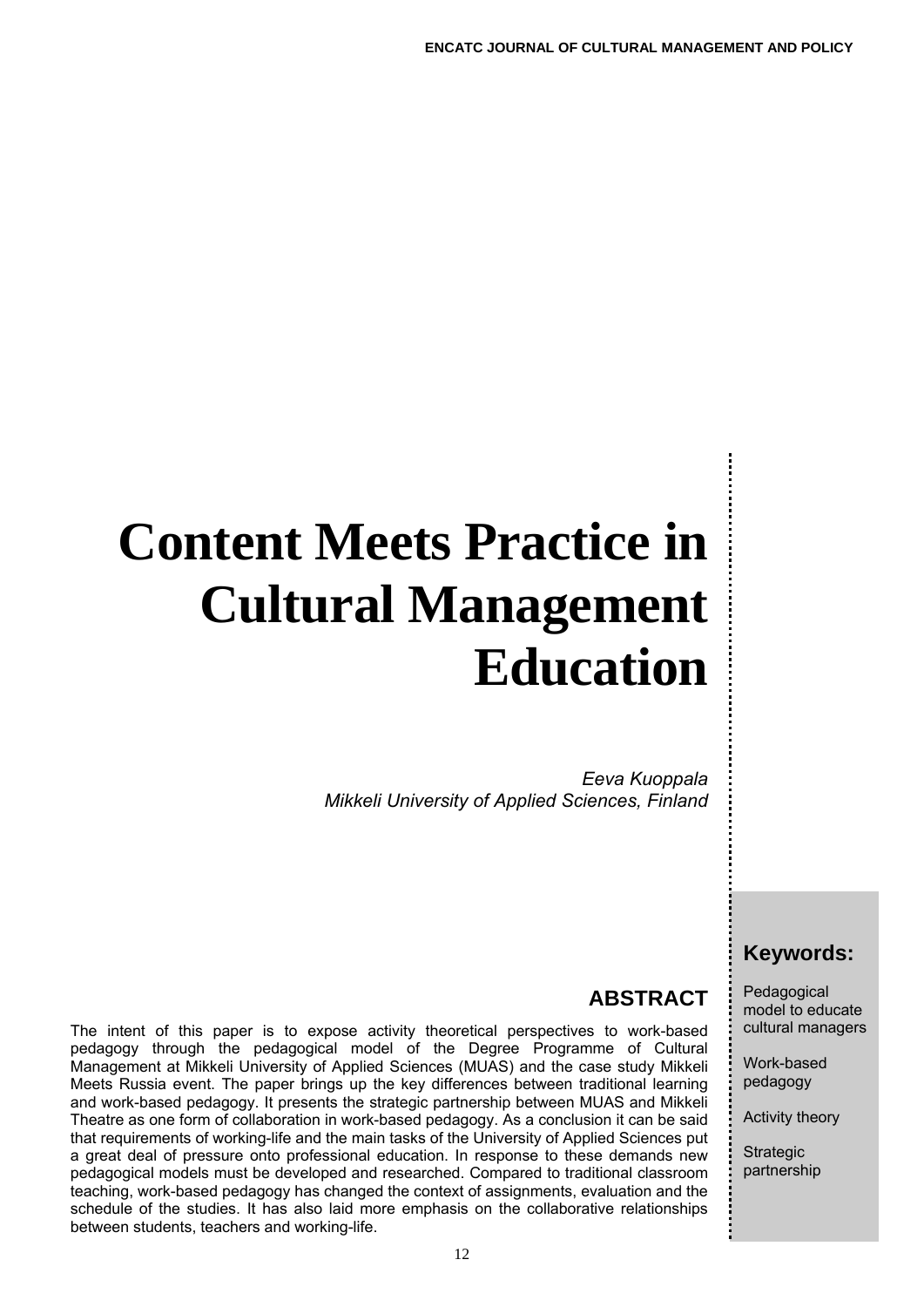#### **Introduction**

The main tasks of the Universities of Applied Sciences (further UAS) in Finland are teaching, research and regional development with an emphasis on a strong co-operation with companies in each region. The law relating to the Universities of Applied Sciences (UAS) (Ammattikorkeakoululaki 9.5.2003/351) defines the main tasks as to provide teaching based on the requirements and developing work of working-life and on research to support individual's professional growth to practice research and development work which benefits teaching and local industrial development. These tasks are also presented through the model of the European University domain (figure 1).

 To rise to these challenges many Universities of Applied Sciences have been forced to redefine their pedagogical approach. Different kinds of pedagogical models (Learning by Developing, Tiimiakatemia (Team Academy), Problem Based Learning etc.) have been tried in Finland to better handle all of these tasks.

 But what are the prospects of a pedagogical future for UAS? Virkkunen & Ahonen (2008) have presented a description of one possible developmental direction for the Universities of Applied Sciences (figure 2). In the model the historical development is assumed to proceed in two directions. Firstly, the development can be seen to proceed separately from at school and in working-life learning to learning happening in a school's and working-life's interface.

 Secondly, the development is seen proceeding from handling the competences required in present working-life in the direction of creating the competences related to developing working-life. Conceptual differences between task oriented competence and expertise are related strongly to this dimension. A new way of action can be found from the interface of these two developmental tendencies. This way of action is based on UAS' and working-life organisations' persistent developing work. The effort to work more towards this dimension of partnerships and co-configuration with working-life organisations was the fundamental basis of the work-based pedagogy of Mikkeli University of Applied Sciences (further MUAS) / Degree Programme of Cultural Management (further CMA).

 MUAS/CMA has been worked systematically to develop a pedagogical approach and the structures to make collaboration with working-life partners possible. The work has been done partly through partnerships, which have been classified into different categories. One category, used in the study presented here, is called strategic partnership. A strategic partnership agreement was signed between MUAS/CMA and Mikkeli Theatre in the autumn of 2008. The aim was to provide long-term, more structured co-operation in order to develop the activities of both institutions as well as, eventually, the cultural life in South-Savo, the so-called Lake District of Finland.

 The case presented here and studied in my dissertation, is the event called Mikkeli Meets Russia



FIGURE 1. EUROPEAN UNIVERSITY DOMAIN (AUVINEN & AL., 2010)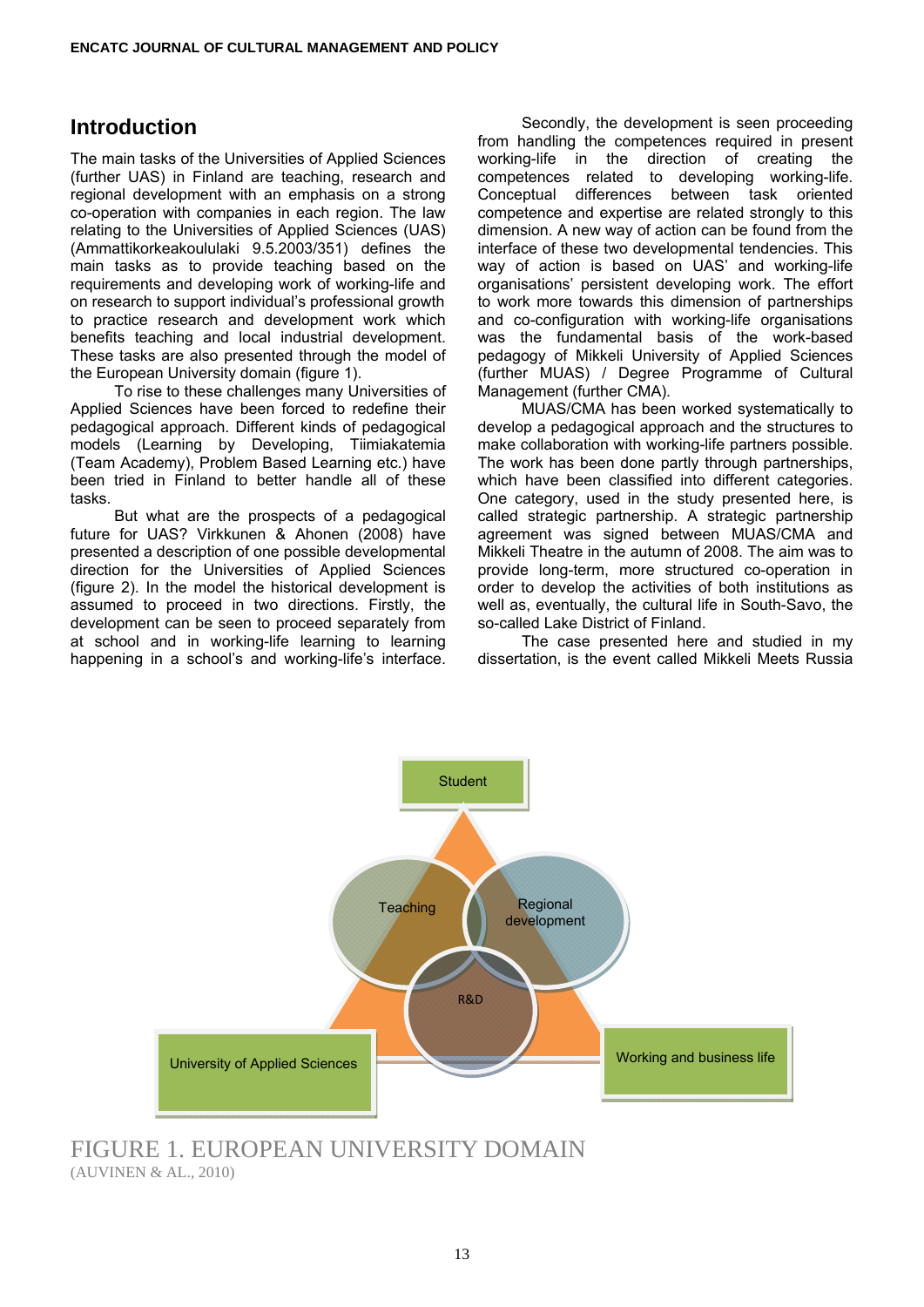

FIGURE 2. ASSUMPTION OF DEVELOPMENTAL DIRECTION OF UNIVERSITIES OF APPLIED SCIENCES (VIRKKUNEN & AHONEN, 2008)

(further MMR) 2010. It was a new event that emerged from a strategic partnership and the need to offer programme services for Russian tourists and Finnish families. MMR was a series of events. In recent years the number of Russian tourists in Finland has increased dramatically. One of the busiest seasons is at the beginning of the year. As one response to the demand for programme services during that time, MUAS and Mikkeli Theatre called on partners to develop a new event targeting Russian and Finnish families. Twenty participants from ten companies and offices were involved in planning the Mikkeli Meets Russia event in 2009. The event was launched for the first time on 1 January 2010.

 This paper will focus on the work-based pedagogy of MUAS/CMA. Firstly, it presents activitytheoretical perspectives to learning. Secondly, the pedagogical model of CMA is described and related to an activity theoretical discussion of learning and teaching. The third part presents the case study Mikkeli Meets Russia and brings into discussion the concept of 'strategic partnership' as a form of collaboration promoting work-based learning. The text of this paper is strongly based on my published research plan (Kuoppala, 2011) and on my dissertation research.

#### **1. An activity-theoretical perspective to school learning and work-based pedagogy**

The theoretical footing of the pedagogical model for the Degree Programme of Cultural Management (CMA) at MUAS is in activity theory (Kuoppala, 2007). Activity theory has been widely adopted within the fields of education, for examining work practices in a range of contexts and to examine organisational and strategy practice (Jarzabkowski, 2010).

 Activity theory sees human actions as object oriented, evolving, historically developed and socially constructed. The central principles of activity theory are: activity systems as a unit of analysis, multivoicedness of activity, historicity of activity, contradictions as driving force of change in activity and expansive cycles as a possible form of transformation in activity. Activity theory is based on ideas of Russian theorists Vygotsky (1978) and Leont'ev (1981) about human action. Engeström (1987) has developed it further by emphasising the collective nature of activity (figure 3) (Engeström, 2001).

 From a pedagogical point of view, we can see a student, teacher or working-life partner as a subject. Other parts of the triangle are defined by the action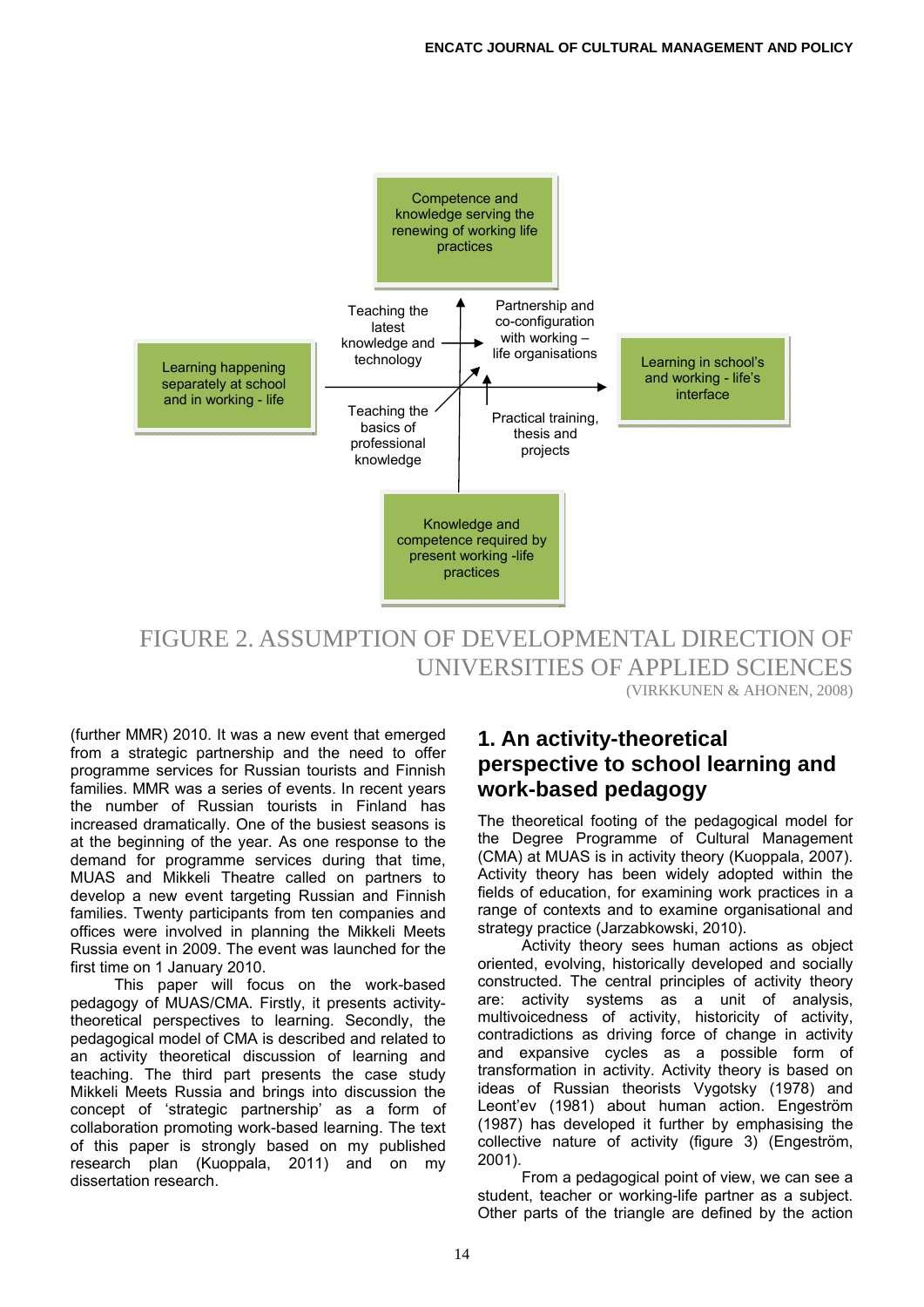

FIGURE 3. THE STRUCTURE OF ACTIVITY SYSTEM (ENGESTRÖM, 1987)

they are doing. Also from a pedagogical perspective the crucial issue of action is the object. Meaning for example, what are the students actually doing and endeavouring to learn. From an activity theoretical point of view the object is seen as "a true carrier of motivation" (e.g. Leont'ev 1978; Engeström 1987; Kaptelinin 2005; Engeström & Sannino 2010).

 The emerging third generation of activity theory takes two interacting activity systems as its minimal unit of analysis (figure 4). This has focused the research efforts on the challenges and possibilities of inter-organisational learning. (Engeström, 2001) Specifically this aspect of activity theory is interesting from the point of view of work-based pedagogy. Can working-life organisations and educational organisations find these shared objects and, through these shared objects, to find the motivation for collaboration and learning?

 This chapter examines theoretical perspectives on work-based learning and its distinctions for school learning from an activity theoretical perspective.

 If we want to study development, we have to observe changes between the old and new ways of action. Compared to classroom teaching, the workbased pedagogy of MUAS/CMA has some key differences. These differences can be observed through the dimensions of change. What elements of teaching have changed the most in the transformation from school learning to work-based pedagogy? The first clear change is the context for learning assignments. In classroom teaching the main purpose of an assignment is to reproduce and test the students' theoretical knowledge. In terms of activity theory, the text is the object (Engeström 1987; Miettinen 1990). According to Engeström (1987), this purpose is one of the biggest contradictions of school. The outcome of students' activity is to reproduce and modify oral or written forms of a text. In other words, text becomes a closed world, a dead object cut off from its living context.

 This contradiction has also an interesting connection with motivation. According to Leont´ev



FIGURE 4. SHARED OBJECT OF TWO ACTIVITY SYSTEMS (ENGESTRÖM, 2001)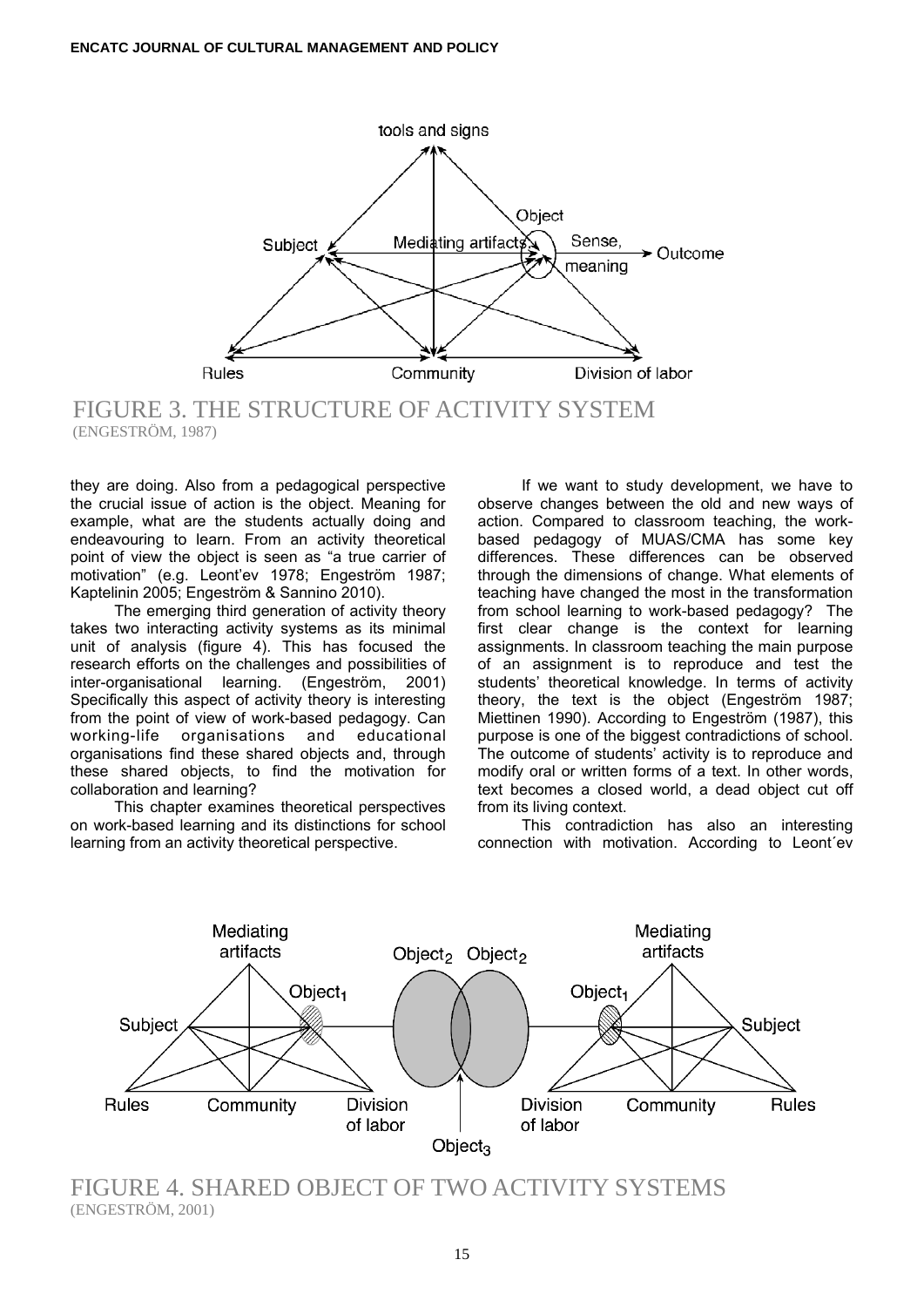

(1978) there cannot be 'objectless activity'. Leont´ev further pointed out that motives cannot be taught; they can only be nurtured by developing the content of the actual, vital relations of the learners. According to Bierly et al. (2000) the paths to individual wisdom are experience, spirituality and passion. These authors maintain that passion is strongly linked to motivation. Motivation is crucial because it puts the energy of the individual into implementing wisdom. Bierly et al. (2000) define wisdom as the ability to use knowledge for action, a very crucial aspect of learning and teaching.

 Engeström (1987) points out that taking a text out of its living context reduces it to a meaningless object. Because the object is a source of motivation, we then encounter difficulty with motivation. He continues, saying that going to school is a far cry from a learning activity. Students remain the subjects of separate learning actions, not a whole system of learning activity. Engeström´s contention is that the object of a learning activity cannot be reduced to a text. Rather the text should be a tool. (Engeström, 1987).

 Also Miettinen (1990) emphasises that learning should connect with students´ reality. The information should be used to explore and solve problems that are important from the point of view of a society and its students. This would mean new forms of activity in schools and new kinds of connections with the surrounding society.

 Engeström and also Miettinen (1990) note that school learning has been characterised by memorisation and reproduction of school texts. It has been accompanied by an instrumental motivation for success, which tends to eliminate substantive interest in the phenomena studied and the knowledge learned. The fundamental problem is that information learned in this way is difficult to use or apply to life outside the school.

 Learning can be observed through the model of school learning (figure 5). This model is an early attempt to analyse school learning from the point of



FIGURE 5. THE DILEMMA OF SCHOOL LEARNING AND THE POTENTIAL DILEMMA OF WORK-BASED LEARNING (ADAPTED FROM ENGESTRÖM & AL., 1984)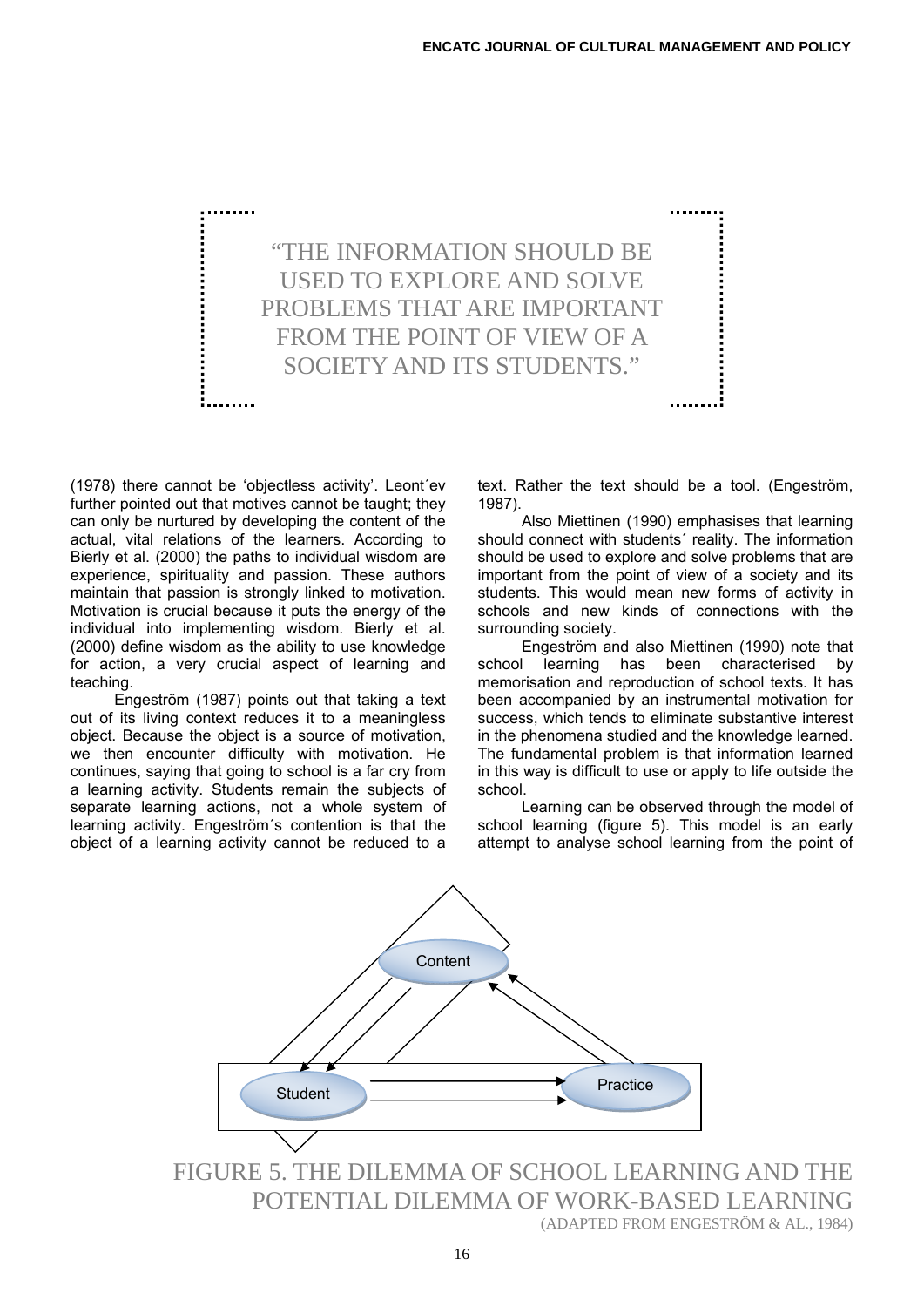view of activity theory. The 'Content' refers to the theoretical and methodological knowledge of studies. Engeström & al. uses the term 'Objectified knowledge (tools)' and uses this term to a great extent for books, theoretical models and computer programs (Engestöm & al., 1984). I call it 'Content' here because it refers more to the study module which is an important unit in educational discourse. In school learning the learning actions happen on the Content-Student axis. There is a risk of leaving out Practice. If the connection between Content and Practice is disturbed, then the students will not necessarily understand the meaning of the Content, since it does not anchor their lives. In work-based learning the risk is that learning actions happen on the Student-Practice axis, leaving out Content. Then the learning actions related with the development of knowledge may be disturbed. (Miettinen, 2009)

 In the case study Mikkeli Meets Russia (MMR) the learning content for the students was marketing, speech communication and practical training as well as a thesis on the Russian-Finnish event production. The aim of work-based pedagogy is to take into account all of these angles. By combining real-life cases with networks, connecting them with theoretical knowledge, and supporting students in handling reallife cases, we believe that we are at least one step closer to our goal in education.

 Edwardsson, Stiwne and Jungert (2010) present in their study what this can mean in practice. They have studied experiences of engineering students in education and employment. Their research was a longitudinal study in which, among other things, the authors identified the turning points, the critical moments, in the students´ study paths. One of these critical points was a thesis related to a real working-life case. Many students considered this moment the best part of their learning experiences. They also considered it to be crucial, because the idea of being employed by the firm, or university, for which the thesis was done was strong. The thesis also took place under similar working conditions, which differed from study conditions. Edwardsson, Stiwne and Jungert's (2010) study pointed out that determining the place for the graduate project seemed to have been an even more crucial deciding point than the choice of the profile courses. There were two reasons. Most students get their first jobs as engineers through their master´s theses. Secondly, according to most students, the opportunities to learn generic skills and cultural values are best realised in extracurricular activities and work contexts. Scardamalia & Bereiter (2010) and Hakkarainen & al. (2004) emphasise similar aspects in their writings about knowledge building and knowledge communities. The meaning of communities and the authentic context of learning is underlined in these theories. There have also been other attempts to analyse work-based learning, such as active learning (Prince, 2004) and student-centered learning environments (Baeten et al., 2010). These studies also show the importance of the real workinglife connections to students and their learning.

 Desirable characteristics for a productive person in the modern work place are, for example, a high level of technical skills and the ability to be independent, to improve personal competencies and to develop new methods for coping with challenges. (Hakkarainen et al., 2004) These requirements put a great deal of pressure on professional education. In response to these demands new pedagogical models must be developed and researched.

#### **2. Pedagogical model of MUAS/CMA**

The new curriculum of the Degree Programme of Cultural Management (CMA) in 2007 revolved around developmental assignments. It partly reflected activity theory, that is, the object-oriented aspects of learning. In most of the courses the assignments are developmental assignments, which are based on real working-life cases, for example an event plan. The goal is that the needs and goals of the study module, the R&D project and working life are united with the student´s personal goals in a developmental assignment. The personal goals of the student are defined in the "personal study plan" called HOPS. This combination of goals is illustrated in Figure 6.

 Other important tools in the work-based pedagogy of MUAS/CMA, besides the developmental assignments are the competence passport and guiding clinics. One study module usually has several different partners, increasing the challenge in organising this kind of learning. There are also cases in which the same issue is approached from different perspectives given by the study modules (see appendix 1).

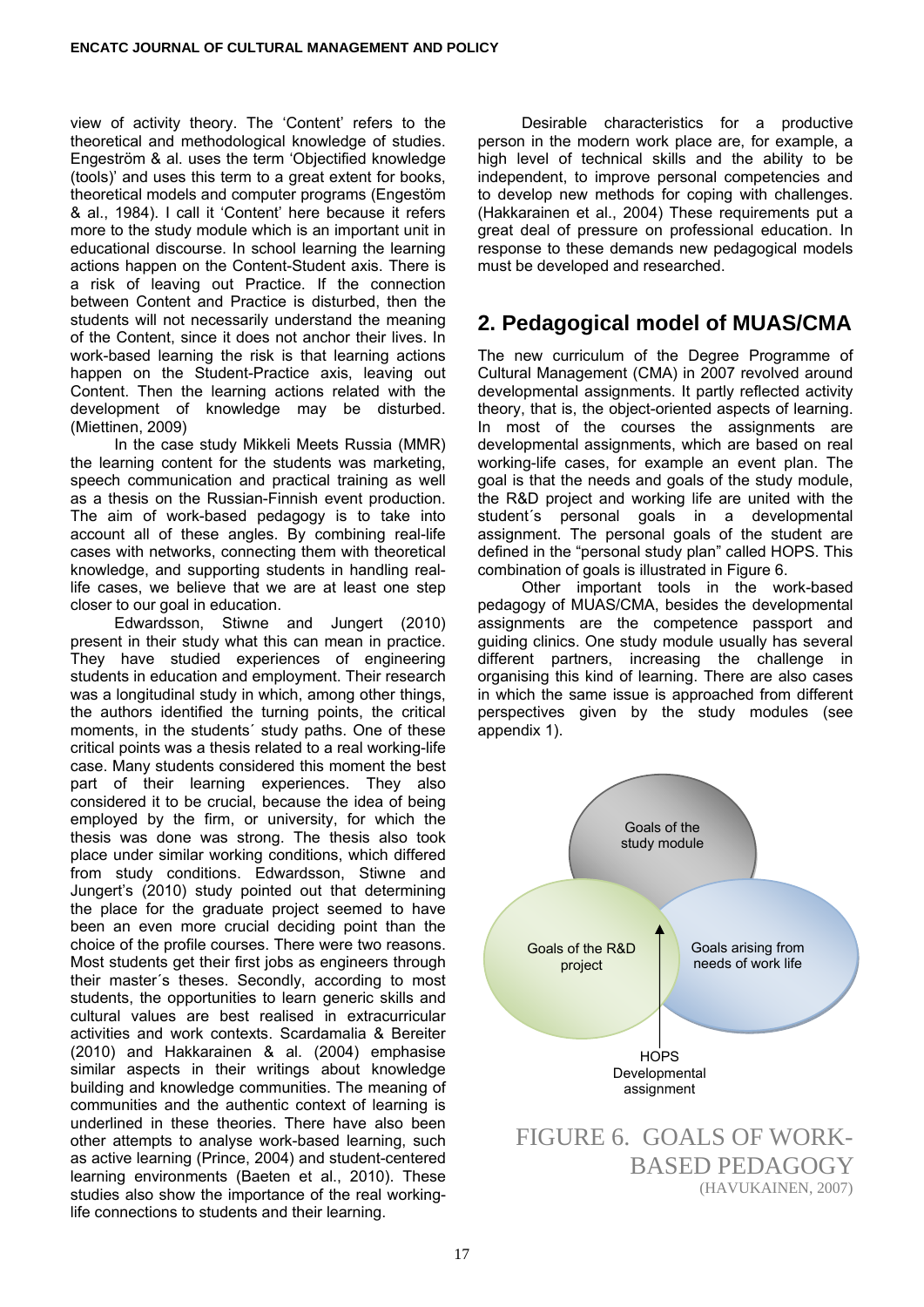| <b>Goals of changes</b> | <b>Before</b>                                         | <b>Work-based pedagogy</b>                                                                 |
|-------------------------|-------------------------------------------------------|--------------------------------------------------------------------------------------------|
| 1. Learning assignment  | Text as an object                                     | Authentic developmental needs of working-life as the<br>object of learning.                |
|                         |                                                       | Developmental assignment as a tool                                                         |
| 2. Schedule             | Five days/week contact lessons                        | Three days of contact lessons, of which afternoons<br>are reserved for mentoring sessions. |
|                         |                                                       | Two days for reading, writing and meetings with<br>working-life partners.                  |
| 3. Evaluation           | By the teacher, sometimes self and peer<br>evaluation | Teacher's, student's and working-life partner's<br>evaluation                              |
|                         |                                                       | Competence passport                                                                        |

## TABLE 1. GOALS FOR PEDAGOGICAL CHANGES AT MUAS/CMA

 The term R&D means the research and development project and refers to projects financed by different funding organisations. In these cases the goals of the project include strong, longitudinal and developmental aspects. These projects always include collaboration with working-life partners. In other words, they form a developmental network of partners, project personnel, teachers and students.

 In the model of work-based pedagogy at MUAS/ CMA contact lessons are scheduled three days per week and so-called 'guiding clinics' are held in the afternoons. During the guiding clinic a teacher helps students with their developmental assignments. Two days per week are reserved for concentrating on reading, writing and meetings. This arrangement helps the students to concentrate on one subject at a time, diminishing the fragmentation of the day.

 The evaluation tool of the model is called the competence passport. Its purpose is to make visible the students' goal setting and evaluations vis-à-vis the working-life partners. Students receive personal evaluations and feedback from the teacher. They present their developmental assignments to other students for peer evaluation and feedback. By the end of the studies the student has also filed the working life partners´ network to use after graduation, for example, for employment.

 The biggest differences between work-based pedagogy and traditional teaching are the authentic developmental assignments, the schedule and the evaluations (see table 1). In work-based pedagogy at CMA every developmental assignment is related with a real case; some assignments have stronger connections than others, but the connection can be found. The aim is that the theoretical content of the studies, so called text, is enforced right away. Adapting activity theory, the text is used as a tool, not as an object. The idea is that cases motivate students

to learn. But what is the object of study in a workbased pedagogy? According to Komonen (2007) the object is the authentic developmental needs of working life. This means that the goal of learning is to produce new concepts and models of activity.

 A second difference has to do with the schedule. Formerly, teaching was conducted mainly in classrooms five days a week. In this new model contact lessons take place three days a week of which afternoons are devoted to guiding the developmental assignments, a concept that also reflects the change in teaching. The last two days of the work week are reserved for reading, writing and meetings with working-life partners. The hope is to promote deeper learning (e.g. Baeten et al., 2010) by concentration, collaboration and applying knowledge to practice.

 A third difference has to do with evaluations. Previously, evaluations were done mostly by the teacher, sometimes supplemented by the student's self-evaluation and/or peer evaluations. In the new model there are evaluations by the teacher, the student and the working-life partner. Evaluations and goal setting are also made more visible by the competence passport. Students become involved in a project through developmental assignments in speech communication and marketing courses. In the MMR case study the event manager's assistant was related to the MMR project through her practical training and her thesis.

 The model for work-based pedagogy was also developed through national networks. In the spring of 2008 the UAS' Degree Programmes of Cultural Management founded a working group whose purpose was to compare experiences of pedagogical working models of work-based pedagogy and make changes as needed. MUAS's Degree Programme of Cultural Management was also involved in the KEKO -project, in which a teacher's role and qualifications in work-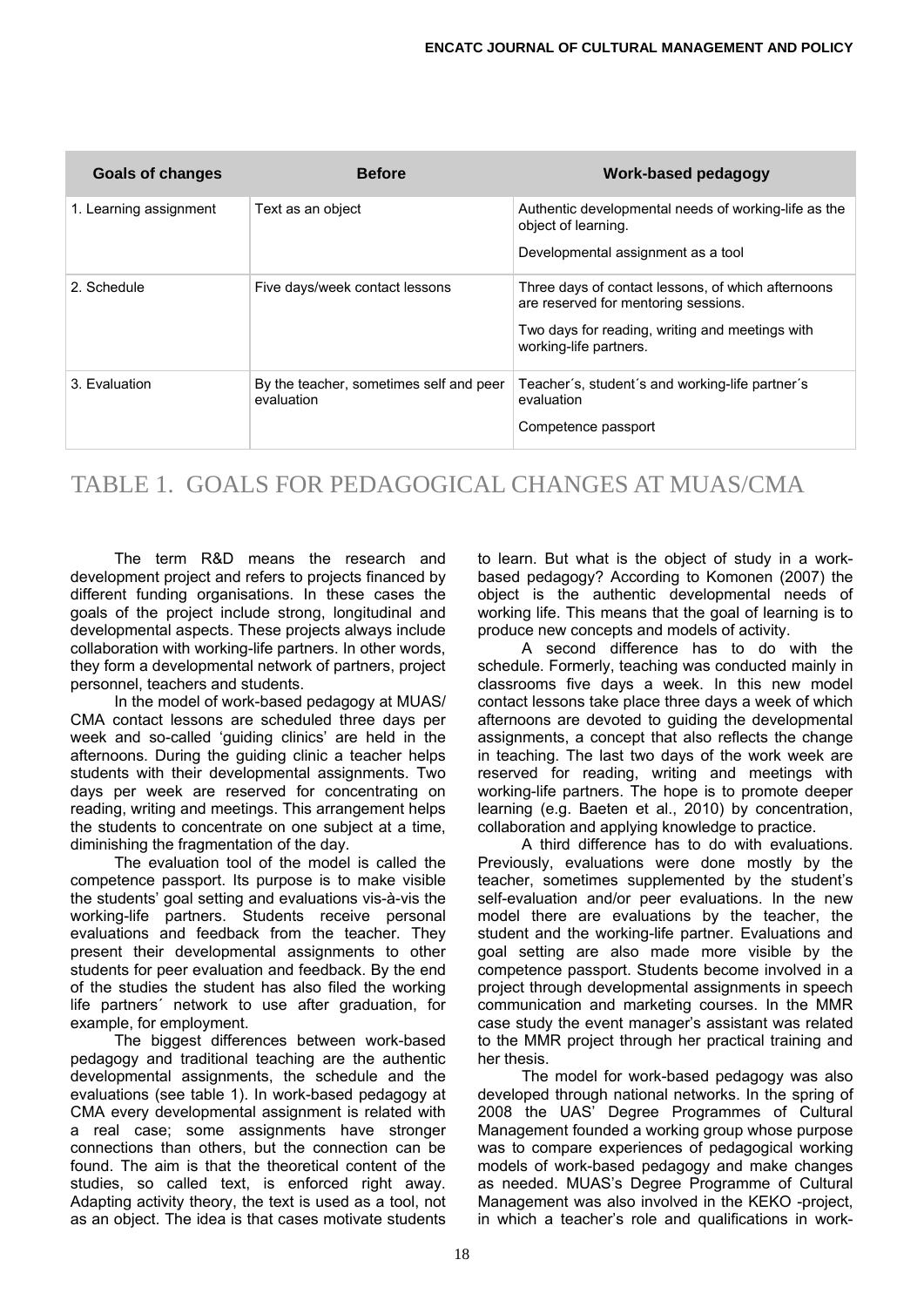

based pedagogy were observed (Memo of CMA workshop 12.5.2008). These networks gave valuable feedback on the model and also emboldened the faculty to continue.

#### **3. Strategic partnership as a form of collaboration for work-based pedagogy**

Work-based pedagogy seems to be tied to the field of professional education. Benefits to the learning in a wide sense are beyond dispute. The term "wide sense" refers not only to students' learning but also to teachers´ and working life partners' learning. This is fundamental change in the discourse of learning. When we talk of these so called learning communities, we can't avoid practical challenges related to organising the co-operation and promotion of this kind of learning. Such challenges are for example organisational structures (meaning schedules, guiding and activity systems), resources and commitment. If we want to create new learning environments, the new forms of collaboration must be searched. One possible form of collaboration is strategic partnership. The term comes from organisation theories and refers to "a long-term relationship where participants co-operate and willingly modify their business practices to improve joint performance" (Whipple & Frankel, 2000).

 According to Koza and Lewin (1998), there are several reasons why firms enter into alliances or partnerships. These reasons also apply to learning and business alliances. When the reason for an alliance is connected with learning, the partners hope to gain information about technologies, products and skills from each other. Business alliances maximise the utilisation of complementary assets. Each partner contributes a distinctive capability through a particular value-adding activity. In a learning alliance the partners seek to reduce a significant information asymmetry between them. In a business alliance the partners seek instead to establish a position in a product or geographic market or market segment.

In their study Eisenhardt and Schoonhoven

(1996) claim that firms have cooperated when they have needed to, when they were able to and perhaps when it was popular to do so. Strategic alliance formation is a complex phenomenon involving both strategic and social factors operating within the logic of needs and opportunities for cooperation. Firms in a vulnerable strategic position or strong social position were more likely to work though strategic alliances. Eisenhardt and Schoonhoven's central conclusion was that the failure to include either strategic or social explanations creates an impoverished picture of alliance activity. (Eisenhardt & Schoonhoven, 1996)

 When comparing the formation of the strategic partnership of CMA and the Theatre to Eisenhardt & Schoonhoven´s study it can be seen that both CMA and the Theatre were in a vulnerable strategic position at that time. According to memos from that process, CMA was seeking strongly to establish its place in the field of cultural management and South- Savo and also the Theatre had challenges with the amount of visitors and its economical situation. The main point in a strategic partnership between MUAS/CMA and the Mikkeli Theatre was to concentrate on developing work along chosen themes and to establish both quantifiable and qualitative goals for the partnership. (Memo of INTO -pedagogy 9.5.2008) As for the motives of CMA and the Mikkeli Theatre in forming a strategic partnership, there was a willingness to develop something new and highly visible with few resources, as well as a need to find new partnerships, concepts, clients and financial support (Memo of the CMA´s teachers´ meeting 4.2.2008). It appears that the economic reasons for the partnership were quite strong, but also the collaborative aspect for the relationship was strongly present in the goal setting.

 Strategic partnerships can be seen as collaborative relationships. Typical features for these kinds of relationships are; long-term, development of new or existing objects, sharing costs and information and willingness to work together to achieve collective goals. Benefits of collaboration are usually both economical and non-economical, as several studies have named them "resource-based and knowledgebased " (e.g. Koza & Lewin 1998; Lowensberg 2010; Barringer & Harrison 2000). The event Mikkeli Meets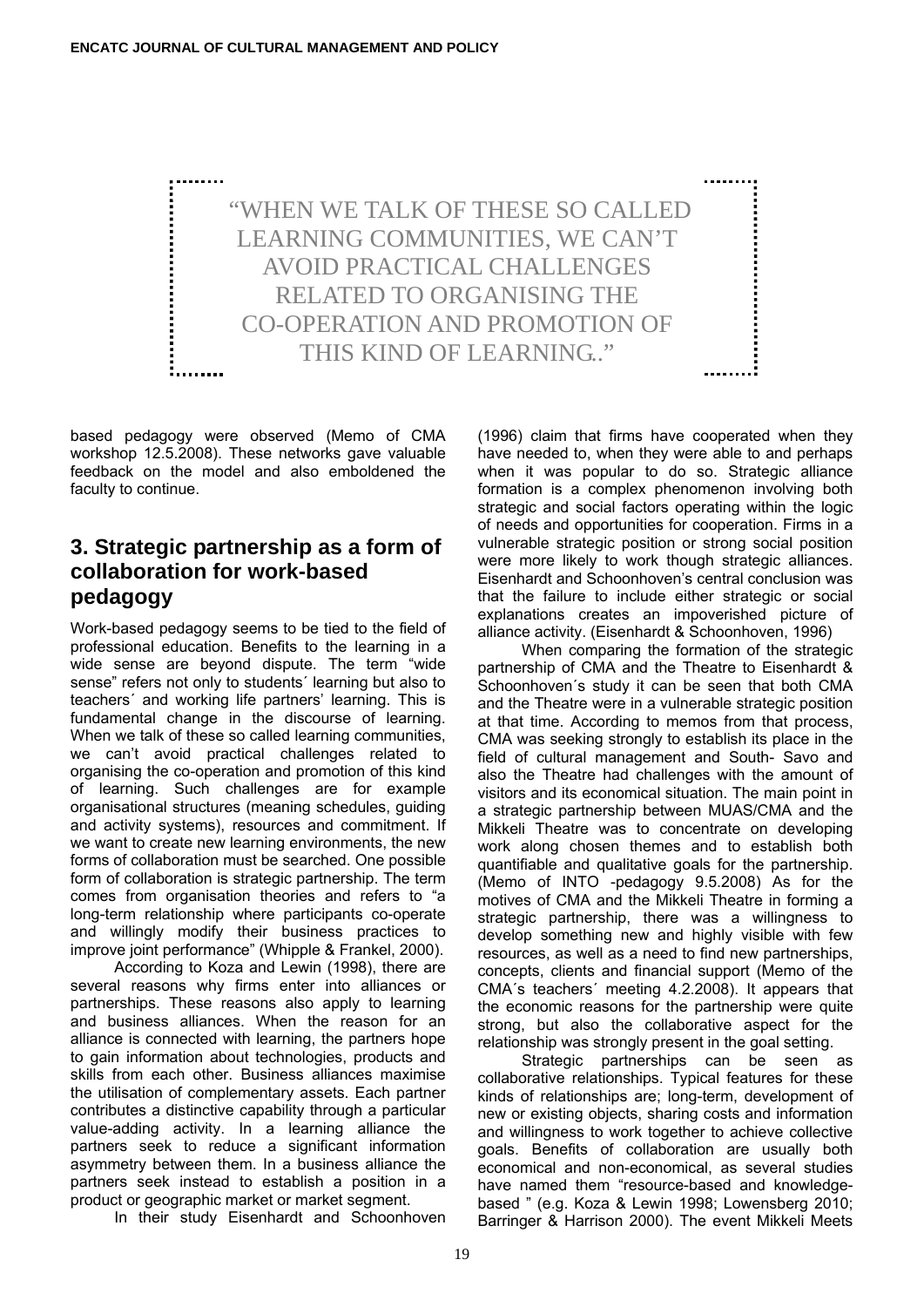

FIGURE 7. CONTEXT AND TRAJECTORY OF THE MIKKELI MEETS RUSSIA EVENT

Russia emerged from a strategic partnership. In the next chapter I will present the case as an example of work-based pedagogy and collaboration.

#### **4. Mikkeli Meets Russia (MMR): a new event as a learning environment and a vehicle for local collaboration**

In the last two years the number of Russian tourists visiting Finland has doubled. Russian tourists inject some EUR 800 million. Approximately EUR 270 million is spent on services and EUR 530 million on purchases. Such sums are an important economic factor, especially in eastern Finland. (Länsi-Savo 19.11.10) The idea that prompted the Mikkeli Meets Russia event was this large numbers of Russian tourists visiting the area of South-Savo. Especially, during the first days of the New Year there was a lack of suitable activities for these tourists. The beginning of the year is also a holiday for Finns, so the problem of satisfying the tourists and Mikkeli area's economic needs while also giving the Finns their traditional holiday was acute. Used in the terms of activity theory, there was a clear contradiction. There had been a great deal of debate about this problem for several years, including in the local newspapers. The idea for such an event emerged in co-operative meetings between members of MUAS/CMA and Mikkeli Theatre. Some twenty different agencies from various sectors in the area were invited to a meeting where the idea was introduced and the interest of the invited agencies gauged. The common feature of those present was that they all had some kind of contact with Russian tourists. The interest seemed to be shared because there were five meetings in which the attendance varied from ten to eighteen – a substantial figure in this locale.

 After a long planning process the event was carried out from 1 January to 6 January 2010 and it seemed to be quite a success. The event was held again in 2011 and 2012, only the name was changed to Mikkeli New Year Events. There were even more

participants in the second year, and the attendance, which was expected to double from 2,500 to 5,000, was surpassed, the number reaching 5,500 (Memo of CMA team meeting 4.2.2011).

 Mikkeli Meets Russia was a series of events held at the Mikkeli Theatre, at a local vineyard and at a local ice skating rink. The event was produced by MUAS and the Mikkeli Theatre. The local boxing association, dance school, Regional Business Development Company Miset Ltd, Mikkeli City Orchestra and the local vineyard were also deeply involved in supplying the programme content. A detailed programme is given in Appendix 2. (MMR Final Report, 2010)

 The goal was to hold an annual event, the main goal being the year 2012 and thereafter. The hope was that the New Year's events in Mikkeli would become widely known in Finland and the area around Saint Petersburg. (Länsi-Savo 24.11.2010)

 Figure 7 presents the context and process of the event. The term "Russian tourists-discussion" refers to the general discussion, for example in local newspapers, of the lack of programme services for Russian tourists especially at the time of the New Year. This discussion was taken into account in collaboration discussions between MUAS and the Theatre. Based on these discussions the idea of the new event was born. The first MMR led to the annual event and to the R&D project called Promoottori, which had the goal to develop new events for the area of South-Savo. This also offered great learning environments for the students of Cultural Management.

 The planning process for the first Mikkeli Meets Russia event started in 2008. The idea took shape in meetings between MUAS, Mikkeli Theatre and local agencies. The purpose of these networking meetings was mostly to discuss financial and time investments. Along with the networking meetings in the spring of 2009 the planning group worked on planning the event. The group consisted of a teacher from MUAS, the manager of Mikkeli Theatre and a representative from a travel agency in the Mikkeli area. The three of them established a structure for the event and arranged for programmes and services during the first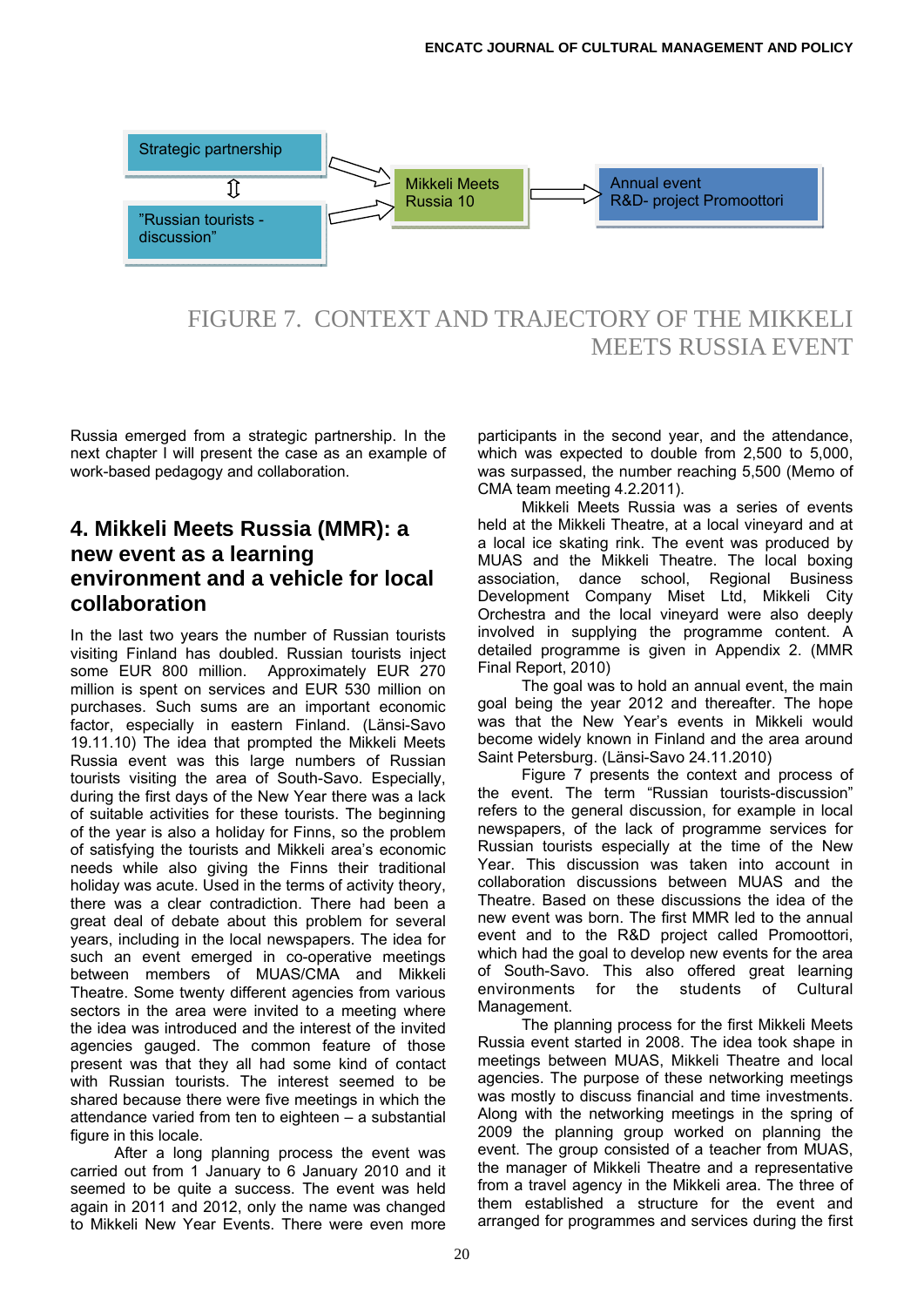

# FIGURE 8. THE DEVELOPING PROCESS OF THE MIKKELI MEETS RUSSIA EVENT

week of the year. In the spring of 2009 MUAS obtained financing to support the work of developing the events from the Ministry of Education. The decision was taken to commit one teacher to produce the event. To assist the teacher a student who did her practical training and wrote her thesis as part of the MMR project was employed.

 In the autumn of 2009 the production phase began. Other students also became involved in the process. The event was carried out in the first week of New Year 2010. Later in January 2010 the event and the process were evaluated in various meetings, and soon thereafter, planning for the next year´s event was begun. The overall process of developing the first MMR, the key organisations and their participants are presented in figure 8. The key organisations were selected for this table on the basis of their attendance at the networking meetings, and these four organisations participated in every meeting. The term "Others" in the table refers to additional organisations involved in the process. At the top of the table are the phases of the developing process of the event.

 The target group of MMR was families with children from Russia and Finland. This pilot project created a basic structure for future planning. The event also served as a learning environment for the students involved. The strongest input was from the

students at CMA. The event managers included a teacher from CMA and one of her students. This arrangement was made possible by financial support from the Ministry of Education (see Villacís, 2009).

 Six other students from CMA were involved in the process, assigned developmental assignments in marketing and speech communication. There were also students from the Degree Programme of Tourism who carried out the customer survey; students from Health Care took care of first aid, and students from the Vocational school applied fantasy make-up. The aim of my dissertation is to study how did the collaboration between MUAS and the Theatre develop through MMR? To what extent and why did the regional actors become committed to the process and how did MMR change teaching and learning at MUAS? Due to the advanced state of my research process, the results will be available in the near future.

#### **Conclusion**

The intent of this paper was to expose activity theoretical perspectives to work-based pedagogy through a pedagogical model of CMA and the case study Mikkeli Meets Russia event. According to recent studies the new ways of learning seems to be here to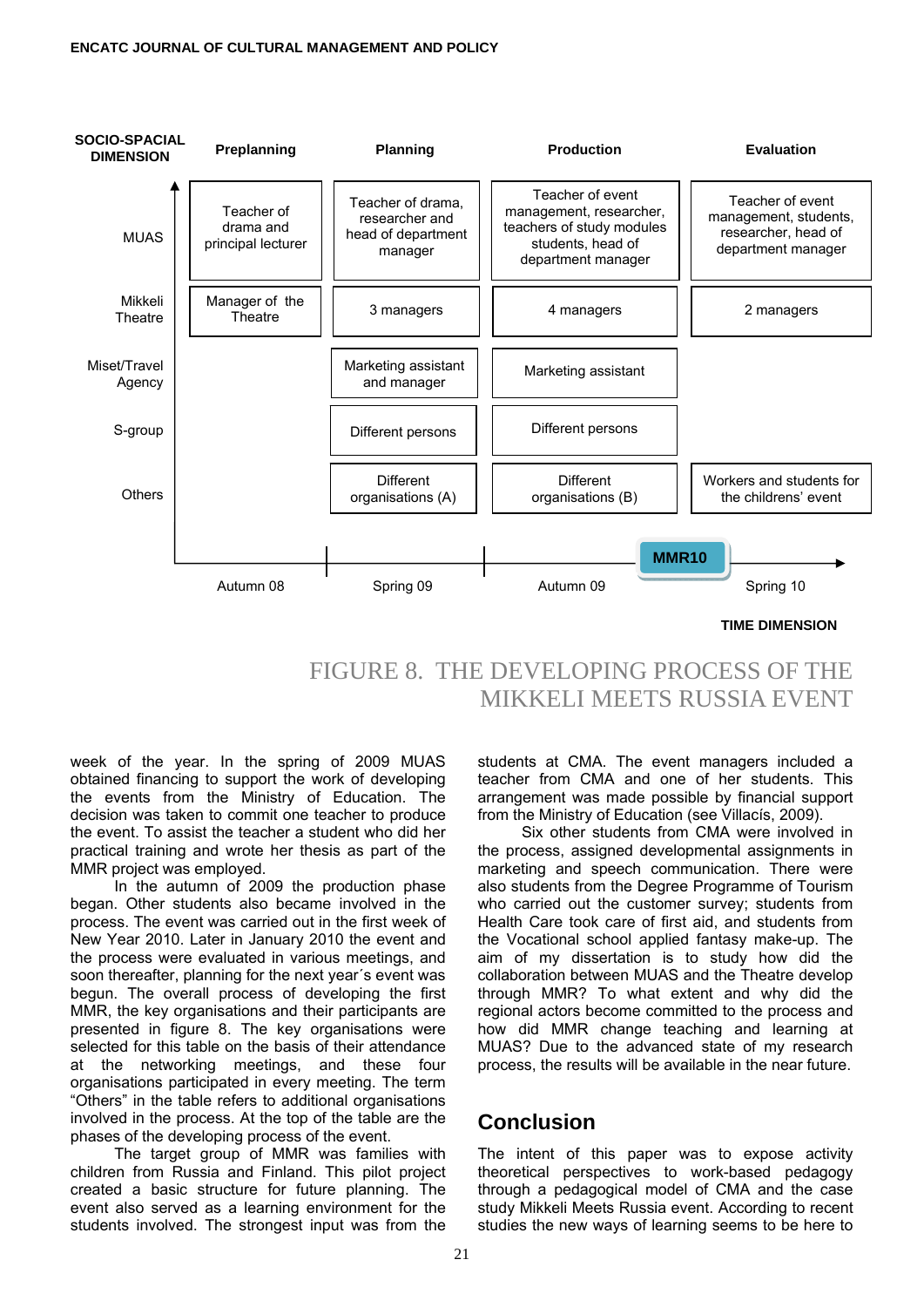stay. As examples of this tendency Engeström & Kerosuo (e.g. 2007) have studied inter-organisational learning, Prince (2004) active learning and Scardamalia & Bereiter (e.g. 2010) knowledgebuilding and ways to teach it. These and several other studies bring up collaborative relationships and their benefits for learning.

 At the beginning of the paper the activitytheoretical perspective to school learning and to workbased pedagogy was presented. The second part described the pedagogical model of MUAS/CMA. It presented the benefits and complexity of which this kind of learning consists. A strategic partnership was seen in this paper as a form of collaboration advancing work-based learning. The third part of the paper was about the Mikkeli Meets Russia case study as an example of a collaborative relationship and a learning environment.

 As a conclusion it can be said that work-based pedagogy has changed teaching and learning at MUAS/CMA in several ways. Compared to traditional classroom teaching, it has changed the context of the assignments, evaluation and schedule of the studies, not to mention the change in teachers' profession (e.g. Mäki, 2012). It has laid more emphasis on collaborative relationships. As a consequence of this, CMA and the Theatre signed an agreement of strategic partnership. Strategic partnership provides longitudinal work for partly shared goals. Based on this partnership, the new event MMR was created and the larger R&D project (Promoottori) relating to event management was funded. At this point it also seems that students are more content to study and they complete their degrees in the prescribed time clearly more often than prior to this change (Havukainen/ Students' feedback, March 2011). But these are just the first signs of the results of work-based pedagogy and they must be explored more deeply.

 The goal of teaching is always learning. This paper referred to Engeström´s (1984) model of school learning and related it to the context of work-based pedagogy. Hopefully the potential risks presented in this paper can be avoided and instead, create systems to unify these three pillars of Student-Content-Practice as an ensemble. Through this kind of pedagogical approach we could educate highly competent, networked Cultural Managers for all the different sectors of society.

#### **REFERENCES**

AMMATTIKORKEAKOULULAKI 9.5.2003/351.

AUVINEN, P.; KAUPPI, A.; KOTILA, H.; LOIKKANEN, A.; MARKUS, A.; PELTOKANGAS, N.; HOLM, K.; KAJASTE, M. (2010) Ammattikorkeakoulujen koulutuksen laatuyksiköt. Korkeakoulujen arviointineuvoston julkaisuja, 1:2010.

BAETEN, M.; KYNDT, E.; STRUYVEN, K. & DOCHY, F.

(2010) Using student-centred learning environments to stimulate deep approaches to learning: Factors encouraging or discouraging their effectiveness. Educational Research Review, 5, 243-260.

- BARRINGER, B.R. & HARRISON, J.S. (2000) Walking a tightrope: creating value through interorganisational relationships. Journal of Management, 26(3), 367 – 403.
- BIERLY, P.E.; KESSLER, E.H. & CHRISTENSEN, E.W. (2000) Organisational learning, knowledge and wisdom. Journal of Organisational Change Management, 13(6), 595-617.
- EDWARDSSON STIWNE, E & JUNGERT, T. (2010) Engineering students experiences of transition from study to work. Journal of Education and Work, 23 (5), 417-437.
- EISENHARDT, K.M. & SCHOONHOVEN, C.B. (1996). Resource-based View of Strategic Alliance Formation: Strategic and Social Effects in Entrepreneurial Firms. Organisation Science, 7(2), 136-150.
- ENGESTRÖM, Y.; HAKKARAINEN, P. & HEDEGAARD, M. (1984) On the Methodological Basis of Research in Teaching and Learning. In M. Hedegaard, P. Hakkarainen & Y. Engeström (Eds.), Learning and teaching on a scientific basis. Methodological and Epistemological Aspects of the Activity Theory of Learning and Teaching. Aarhus Universitet Psykologisk Institut.
- ENGESTRÖM, Y. (1987). Learning by Expanding: An Activity-Theoretical Approach to Developmental Research. Helsinki: Orienta-konsultit Oy.
- ENGESTRÖM, Y. (2001) Expansive learning at work: Towards an activity theoretical conceptualisation. Journal of Education and Work, 14(1). 133-156.
- ENGESTRÖM, Y. & KEROSUO, H. (2007) From workplace learning to inter-organisational learning and back: the contribution of activity theory. Journal of Workplace, 19(6), 336-342.
- ENGESTRÖM, Y. & SANNINO, A. (2010) Studies of expansive learning: Foundations, findings and future challenges. Educational Research Review, 5, 1-24.
- HAKKARAINEN, K.; PALONEN, T.; PAAVOLA, S. & LEHTINEN, E. (2004) Communities of network expertise. Sitra´s publication no 257.
- JARZABKOWSKI, P. (2010) An activity-theory approach to Strategy as Practice. In Golsorkhi, D.; Rouleau, L.; Seidl, D. & Vaara, E. (eds.). Cambridge Handbook of Strategy as Practice. Cambridge: University Press.
- KAPTELININ, V. (2005) The Object of Activity: Making Sense of the Sense-Maker. Mind, Culture and Activity, 12(1), 4-18.
- KOMONEN, K. (2007) Ammattikorkeakoulujen tutkimus- ja kehittämistoiminta oppimisympäristönä. Työelämän tutkimus 2, 107-117.
- KOZA, M.P. & LEWIN, A.Y. (1998) The Co-evolution of Strategic Alliances. Organisation Science, 9(3), 255-264.
- KUOPPALA, E. (2011) Mikkeli Meets Russia: A cultural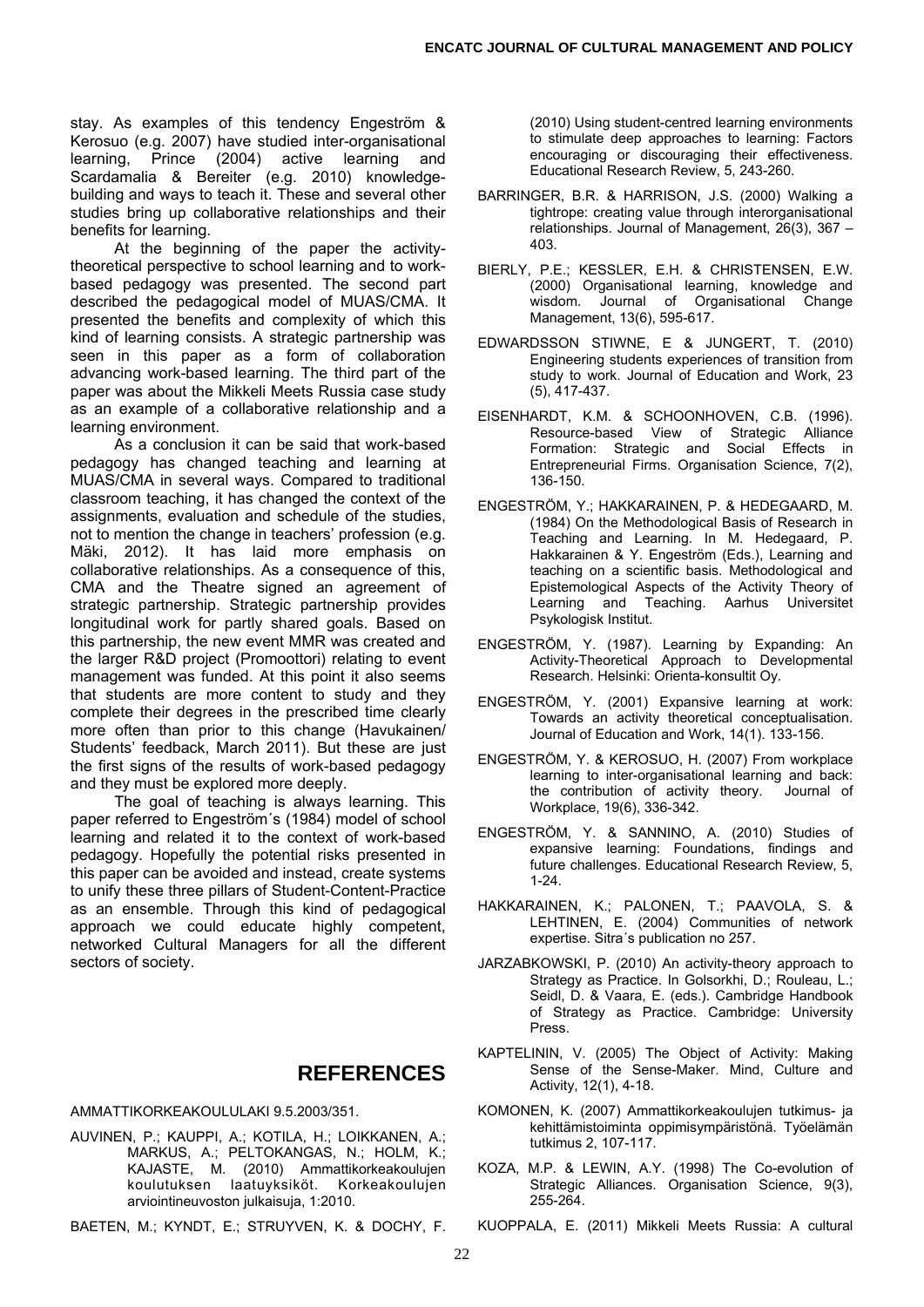event as a vehicle of local collaboration and learning. Research plan. Centre for Research on Activity, Development and Learning CRADLE. University of Helsinki.

- LEONT´EV, A. N. (1978) Activity, consciousness, and personality. Englewood Cliffs: Prentice-Hall.
- LEONT'EY, A.N. (1981) Problems of the Development of the Mind. Moscow, Progress.
- LOWENSBERG, D.A. (2010) A "new" view on "traditional" strategic alliances' formation paradigms. Management Decision, 48(7), 1090-1102.

Länsi-Savo 19.11.2010 and 24.11.2010.

- MIETTINEN, R. (1990) Koulun muuttamisen mahdollisuudesta. Helsinki: Gaudeamus.
- MÄKI, K. (2012) Opetustyön ammattilaiset ja mosaiikin mestarit: työkulttuurit ammattikorkeakouluopettajan toiminnan kontekstina. Jyväskylä studies in business and economics. University of Jyväskylä.
- PRINCE, M. (2004) Does Active Learning Work? A Review of the Research. Journal of Engineering Education, July 2004, 223-232.
- SCARDAMALIA, M. & BEREITER, C. (2010) A Brief History of Knowledge Building. Canadian Journal of Learning and Technology, 36(1), 1-16.
- VILLACÍS, I. (2009) (toim.) Näin suomalaista kulttuuria viedään. Kulttuurivientiraportti 2009. Opetus- ja kulttuuriministeriön julkaisuja 2010:10.
- VIRKKUNEN, J. & AHONEN, H. (2008) Toimintakonseptin kehittämisen lähtökohdat ammattikorkeakoulussa. In Virkkunen, J., Ahonen, H. & Lintula, L. (Eds.) U u d e n to i m i n t a k o n s e p t i n k e hittämin e n a m m attik or k e a k o u l u u n . Muutoslaboratorio yhteisen kehittämisen välineenä. Helsingin ammattikorkeakoulu Stadian julkaisuja. Sarja A: Tutkimukset ja raportit 13.
- VYGOTSKY, L.S. (1978) Mind in Society: the development of higher psychological processes Cambridge, Harvard University Press.
- WHIPPLE, J. M., & FRANKEL, R. (2000) Strategic alliance success factors. Journal of Supply

Chain Management, 36(3), 21−28.

#### **REFERENCES NOT PRINTED**

- HAVUKAINEN, A. (2007) Presentation of goals of workbased pedagogy of MUAS/CMA.
- KUOPPALA, E. (2007) Presentations of work-based pedagogy of MUAS/CMA.

HAVUKAINEN, A. (2011) Students' feedback.

#### **DOCUMENTS**

Memo of the CMA´s teachers´ meeting 4.2.2008. Archive of MUAS/CMA.

Memo of INTO pedagogy 9.5.2008. Archive of MUAS/CMA.

Memo of CMA workshop 12.5.2008. Archive of MUAS/CMA.

MMR final report 2010. Archive of MUAS/CMA.

Memo of CMA team meeting 4.2.2011. Archive of MUAS/ CMA.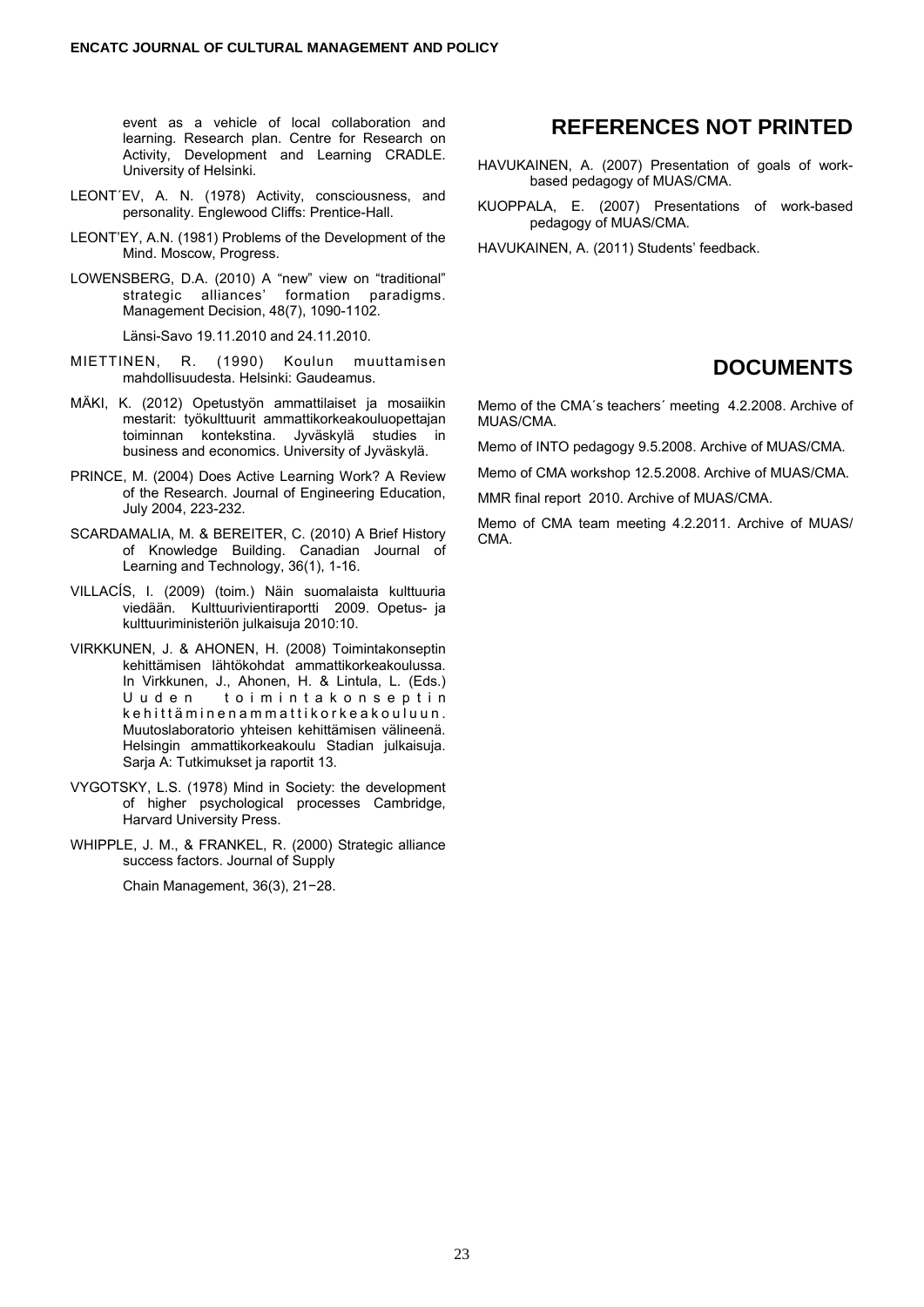# **APPENDICES**

## **Appendix 1**

#### **Study modules and developmental assignments in CMA for the autumn of 2010**

| Teacher       | September                                                                          | October                                         | November                                                                                                         | December                             | Developmental tasks                                                                                                                                                                                                                                                                                                                                                                                         |
|---------------|------------------------------------------------------------------------------------|-------------------------------------------------|------------------------------------------------------------------------------------------------------------------|--------------------------------------|-------------------------------------------------------------------------------------------------------------------------------------------------------------------------------------------------------------------------------------------------------------------------------------------------------------------------------------------------------------------------------------------------------------|
|               | <b>Study Modules</b>                                                               | <b>Study Modules</b>                            | <b>Study Modules</b>                                                                                             | <b>Study Modules</b>                 |                                                                                                                                                                                                                                                                                                                                                                                                             |
| A             | Professional Speech<br>communication                                               | Professional<br>Speech<br>communication         | Professional<br>Speech<br>communication                                                                          | Professional Speech<br>communication | Speech com.: Interviews (Mikkeli Meets Russia), Planning the PR<br>event (MMR), Inter-company communication plan (OODI),<br>Christmas opening event (Mikke ry), Open doors on the main<br>campus (MUAS), Inter-company communication plan to "Jäälce"<br>event (MUAS) and to the Music Festival of litti and to the "Cup of<br>Culture" part event. Plan of press information event (Cirkus<br>Komponentti) |
| B             | Management Accounting in Cultural<br>Work, The Basics of Management<br>Accountancy |                                                 | Productizing, Projects in cultural<br>management, Practical training                                             |                                      | Productizing :Summary of supply services to Russian tourists<br>(Travel agency in Mikkeli), Further developing products to<br>"Tuottamo", Summer theatre experience packages (Theatre) The<br>basics of management accountancy: Models of event<br>management (Promoottoori - R&D project)                                                                                                                  |
| $\mathcal{C}$ | Literature, Basics of<br>Theatretical<br>Manuscripts and                           |                                                 | World, Practial training. Projects of<br>cultural management, Multicultural<br>Placement in Cultural Producing   |                                      | Basics of theatrical manuscripts: Stones of Thoughts (Exhibition<br>park in Mikkeli), Live role play (Association of Live Role Play)                                                                                                                                                                                                                                                                        |
| D             | <b>Professional Growth</b>                                                         | <b>Practical training</b>                       | Production of Cultural Events,<br>Professional Growth, Projects of<br>Cultural Management, Practical<br>training |                                      | Production of Cultural Events + Projects of: Event on Ice (MUAS),<br>Mikkeli Meets Russia, Christmas opening event (Mikke ry), Open<br>doors on the main campus (MUAS), Music clubs (local restaurants),<br>MMR-journalistical texts, " Nose Day-event" (YLE/E-S)                                                                                                                                           |
| E             | Philosophy, Art and Cultural History,<br><b>Professional Growth</b>                |                                                 |                                                                                                                  |                                      | Philosophy, Art and Cultural History: Live role play (Association of<br>live role play)                                                                                                                                                                                                                                                                                                                     |
| F             | Event Technology, Music, The Laws<br>Concerning the Field of Culture               |                                                 |                                                                                                                  |                                      | Event technology: Festival of Campus, Opening Ceremony of<br>semester, City Guide of Mikkeli (MUAS)                                                                                                                                                                                                                                                                                                         |
| G             |                                                                                    | Operating<br>Environment of<br>Cultural Manager | Leadership and<br>Management                                                                                     |                                      | Leadership and management: Event strategy of area of Mikkeli<br>(Promoottori) : Operating Environment of Cultural Manager Elo -<br>project/evaluation of developmental tasks (Elo -R&D project)                                                                                                                                                                                                             |
| H             | <b>Dramatic Art</b>                                                                |                                                 | <b>Event Academy</b>                                                                                             |                                      | Dramatic art: Live role play (Association of Live Role Play),<br>Competition of Improvisation theatre (Promoottori-R&D project),<br>Work-well being by theatrical activities (Voimavuodet - R&D<br>project) Event Academy: Recording concept (Mikkeli Meets Russia)                                                                                                                                         |
|               | Philosophy/ Research and Development<br>Methods/ Thesis seminar                    |                                                 | <b>Experience Production</b><br>Management, Research and                                                         |                                      | Data analysis (Tuottaja 2020 - R&D project), Stories (City of Mikkeli),<br>Customer survey (MMR)                                                                                                                                                                                                                                                                                                            |